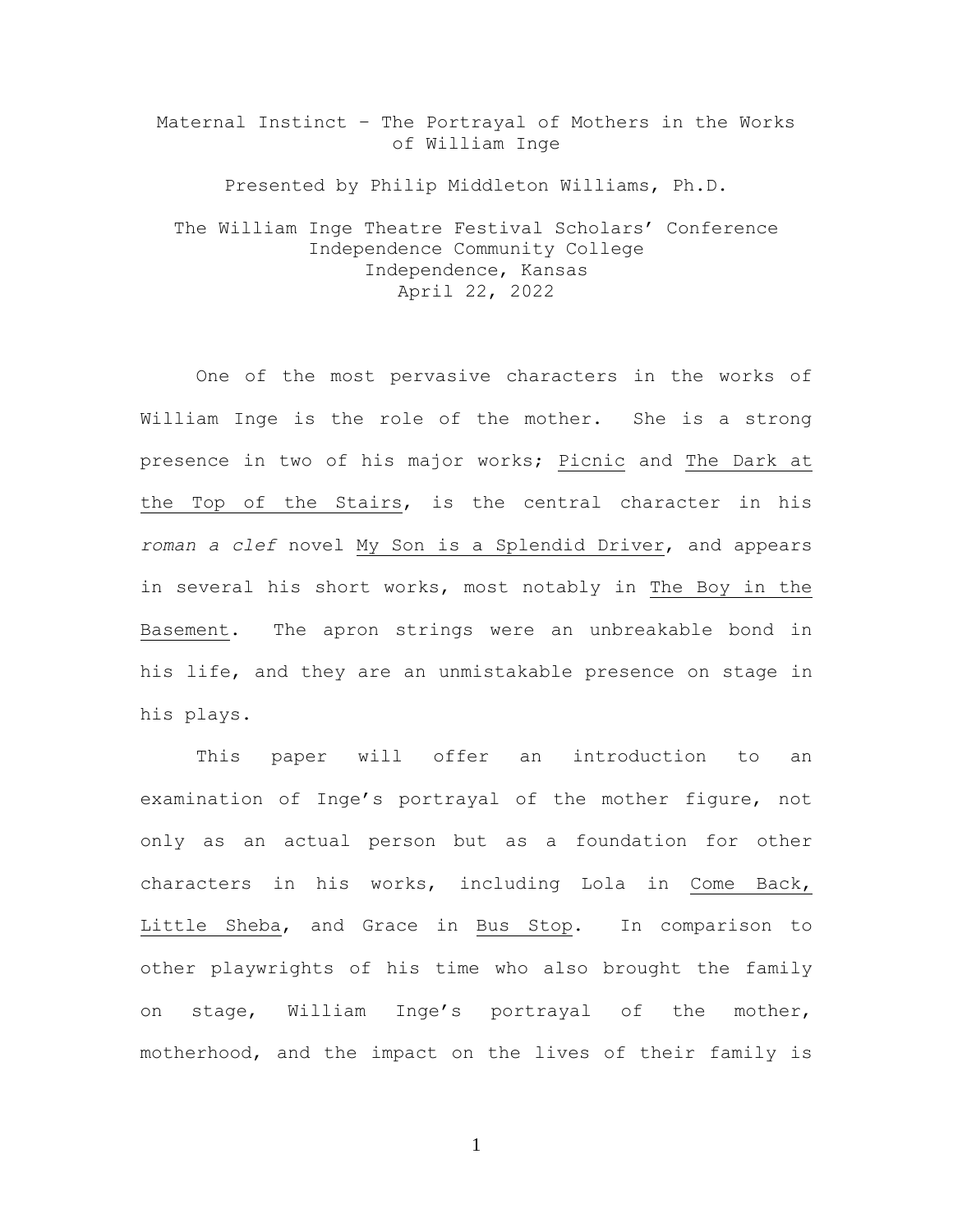a key element in understanding his place in 20<sup>th</sup> century American theatre.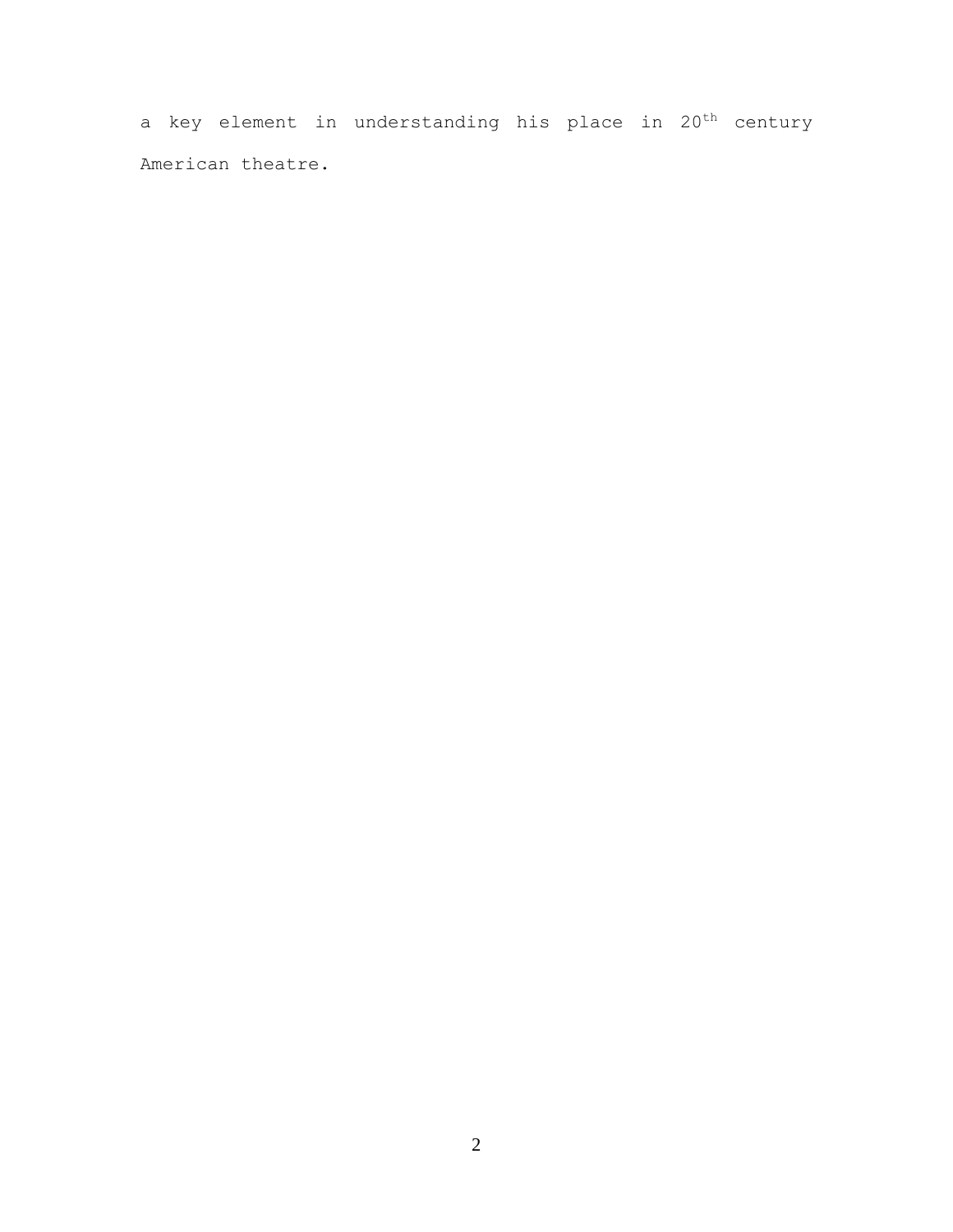Maude Sarah Gibson was born in 1871 in Hamilton County, Missouri<sup>1</sup>. Her family moved to Garden City, Kansas, where her father was a harness dealer. It was there that she met Luther Inge. They were married in El Dorado, Kansas in April 1896, and in January 1897, their first child, Lucy Helen, was born. (Lucy would later marry Joseph Mahan and give birth to a daughter, Jo Ann, who married Peter Kirchmaier of Toledo, Ohio.) She gave birth to four more children: Luther Jr., known as Luther Boy, in 1899; Irene Madeline, in 1901, who died at the age of three in 1904; Helene Grace, in 1907; and lastly, William, known as Billy, in  $1913^2$ .

The Inge family moved to the house at 514 North Fourth Street in Independence when Billy was a year old, and it would be where he would grow up and base two of his bestknown works on that stately house: Picnic and The Dark at the Top of the Stairs.

It became the domain of Maude; Luther Sr. was often on the road as a salesman, and it was a refuge for her to raise her children. According to Inge's biographer, Ralph F. Voss,

For Maude, Billy's birth was very important: here was a new and helpless infant to love in ways that Lucy, Luther Boy, and even Helene no longer needed. Billy ensured that several more years of Maude's family devotion would be needed before,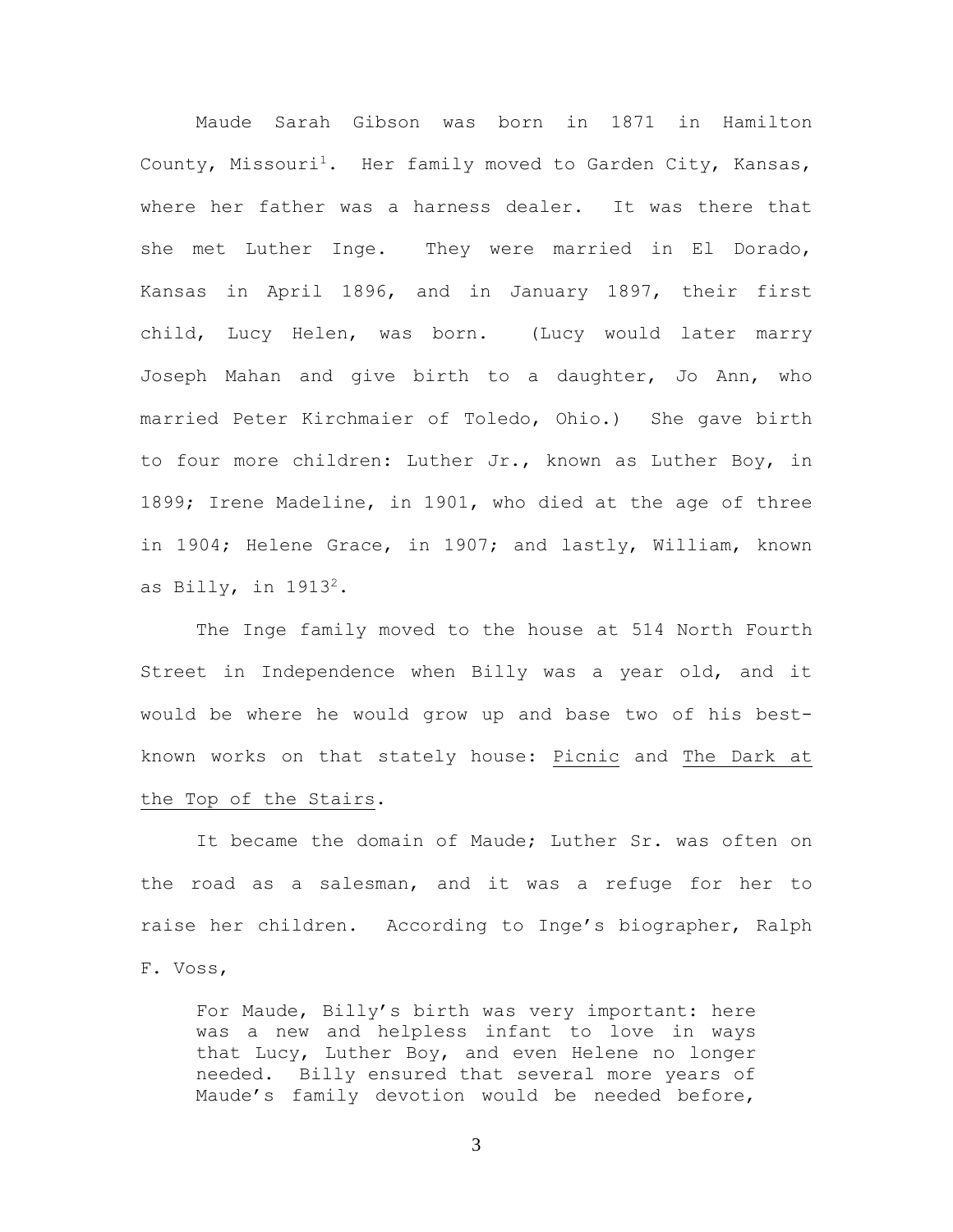her children grown and gone, she would be left with only Luther and whatever regrets she felt. Maude had held her previous children close to her as a kind of compensation, but Billy she was to hold closest of all.<sup>3</sup>

What we know of the Inge family's private life as a married couple is colored and flavored by the passage of time, memories handed down through family stories, and viewed through the lens of Inge's plays and novels where, as any good writer would do, he used it as the foundation for his fictional families. It became the basis for creating some of the most meaningful characters in modern American drama.

In doing so, Inge was following in the footsteps of playwrights going back to the beginning of time. From Medea through Jocasta to Clytemnestra, through Shakespeare with Gertrude in Hamlet and Volumnia in Coriolanus and on to what we loosely call the modern era of Henrik Ibsen, August Strindberg, Eugene O'Neill, along with Inge's contemporaries such as Arthur Miller and Tennessee Williams, the character of the mother, be she the primary focus or not, is a foundation on which these writers built their families on the stage. They gave us a chance to understand what it was in their own life that inspired them to make them so. Even in what passes for family drama on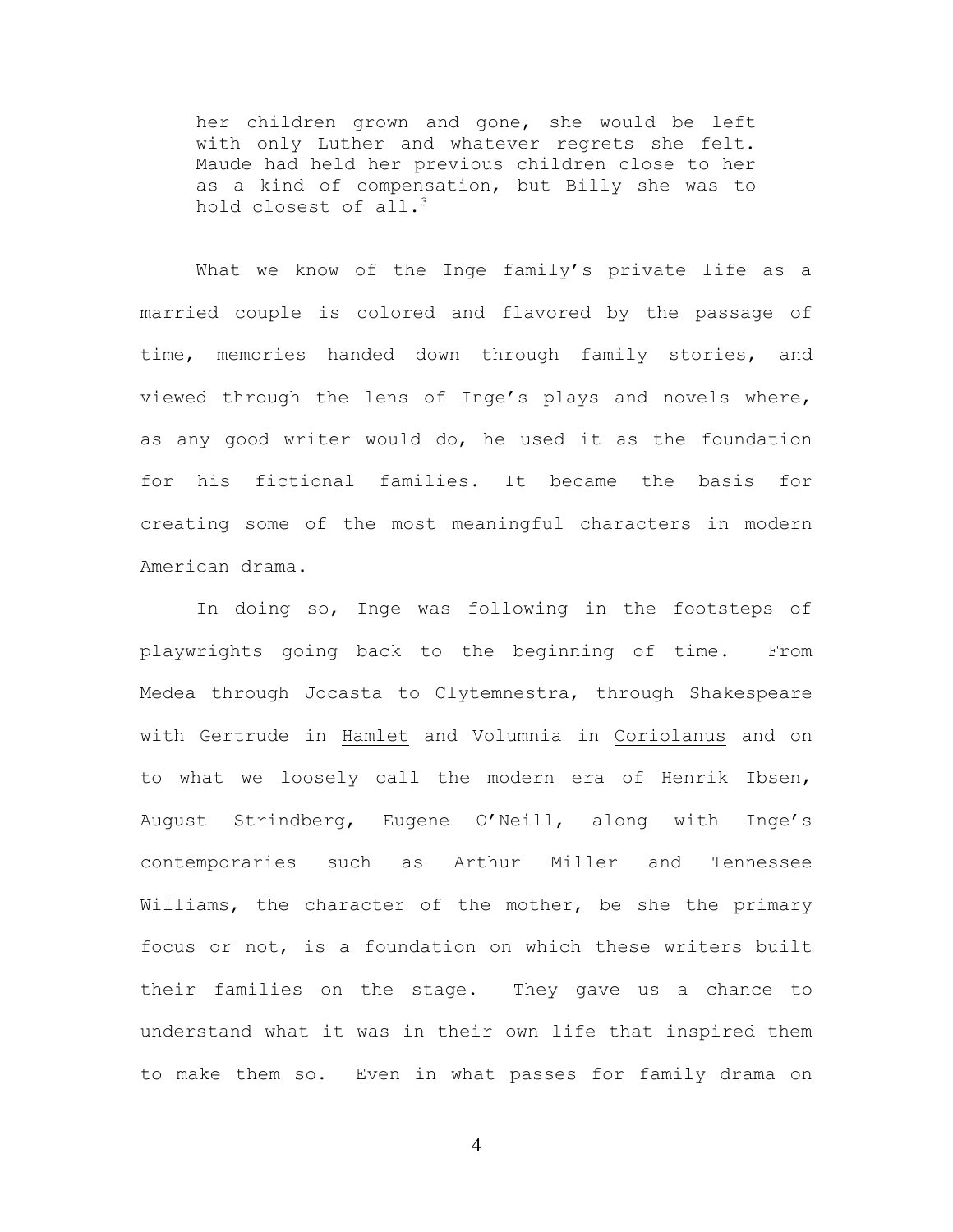television from the Goldbergs to the Flintstones to the Simpsons or the Bunkers with their stereotypes of Mom, Dad, the kids, and the dog, we're seeing reflections of dramatic history going back to the Dionysia.

In Inge's four best-known plays – Come Back, Little Sheba, Picnic, Bus Stop, and The Dark at the Top of the Stairs – the mother is ever-present, even when she is offstage. In Come Back, Little Sheba, the aura of Lola Delaney looms over the living quarters of their house before she enters, depicted in the set description.

The house is extremely cluttered and even dirty. The living room somehow manages to convey the atmosphere of the [nineteen] twenties, decorated with cheap pretense of niceness and respectability. The general effect is one of fussy awkwardness. The furniture is all heavy and rounded-looking, the chairs and davenport being covered with a shiny mohair. The davenport is littered and there are lace antimacassars on all the chairs. In such areas, houses are so close together, they hide each other from the sunlight. What sun could come through the window, at right, is dimmed by the smoky glass curtains. In the kitchen there is a table, center. On it are piled dirty dishes from the night before. Woodwork in the kitchen is dark and grimy. No industry whatsoever has been spent in making it one of those white, cheerful rooms that we commonly think kitchens should be.<sup>4</sup>

When Lola enters, following her husband Doc and her young boarder, Marie, the description Inge gives her matches the rooms.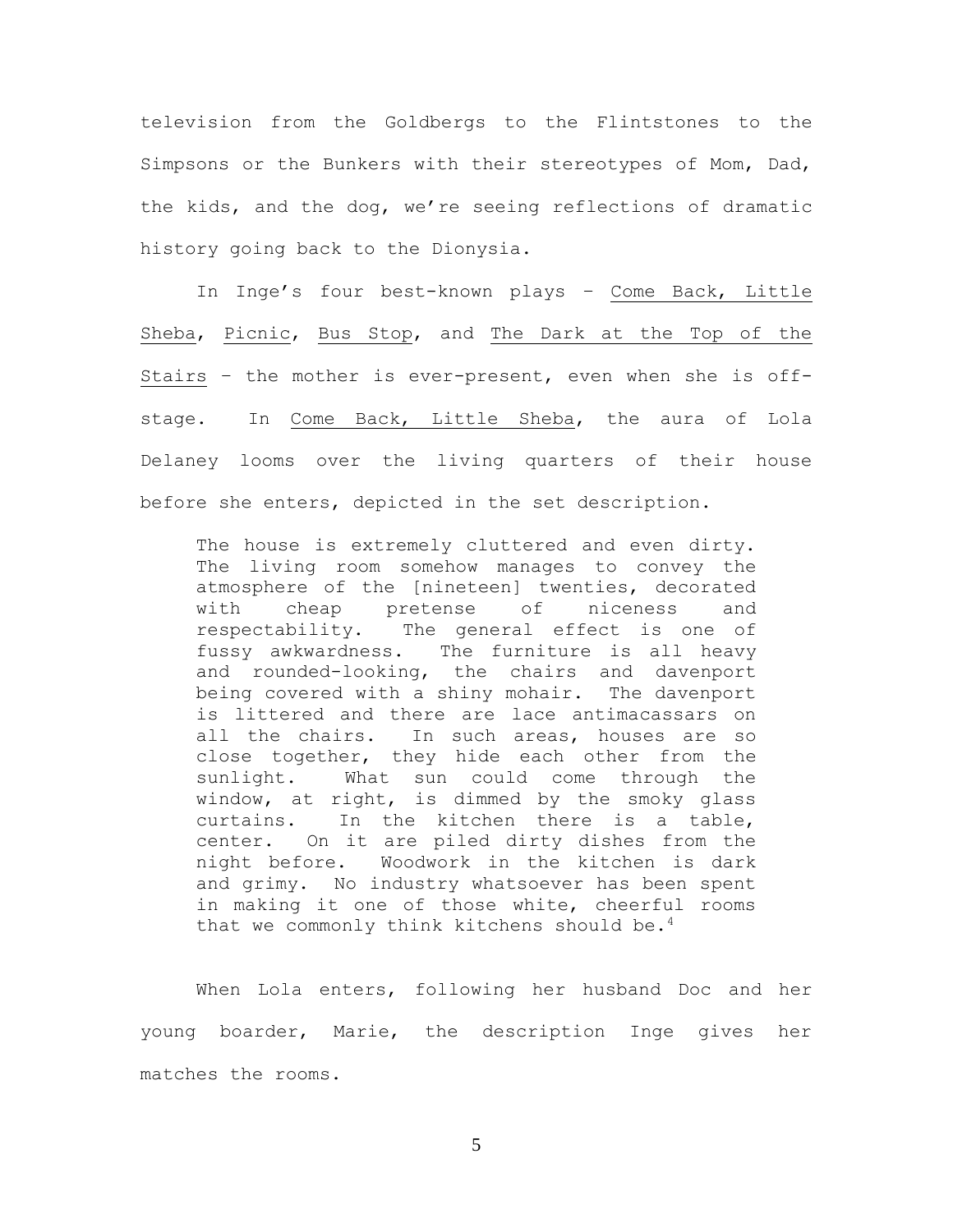She is in contrast to DOC's neat cleanliness and MARIE's. Over a nightdress she wears a lumpy kimono. Her eyes are dim with the morning expression of disillusionment, as though she had had a beautiful dream during the night and found on waking none of it was true.<sup>5</sup>

The story of Lola and Doc's marriage - a shotgun arrangement only to lose the baby after the wedding – and her care and feeding of both Doc and Marie, reflects the sense of loss that pervades the play. The sameness of the days passing with no let-up are the reminders of what could have been and what has been lost. They are manifested in Doc's alcoholism and Lola's desperate need to establish human contact to the point of waylaying the milkman, the postman, and the next-door neighbor as well as the perpetual ache over the loss of the little puppy, Sheba, that ran away and who haunts her dreams.

Lola wanted to be a mother, but she cannot, so in her own way she mothers everyone she can reach. She calls Doc "daddy," and her relationship with Marie, the college student, is clearly – at least in Lola's mind – that of mother and daughter. (It should be noted that Doc's relationship with Marie is also one of parental framing and, to some degree, suppressed lust which he is barely able to control.)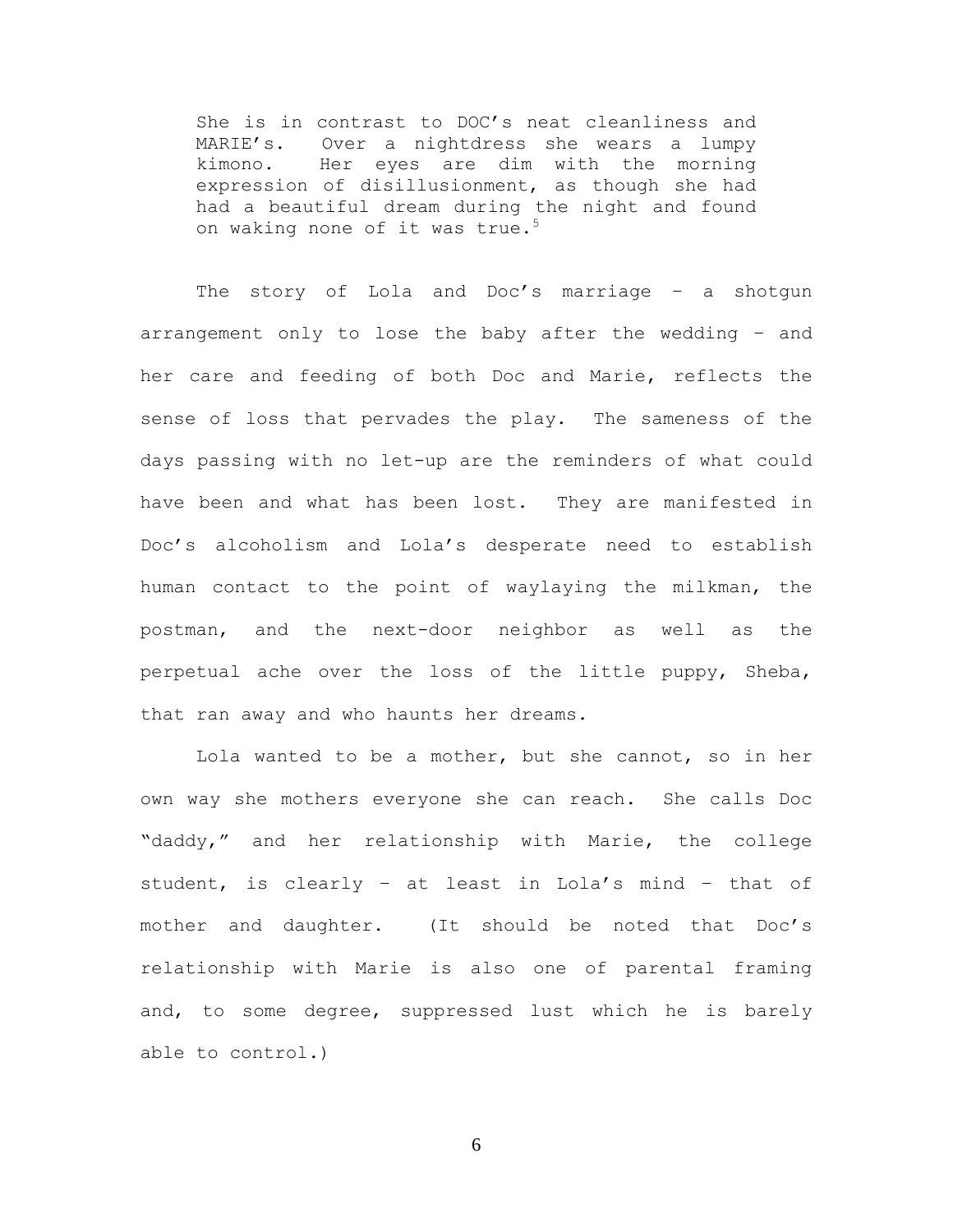Lola mothers Marie with a gentle hand, perhaps in contrast to the treatment she got as a daughter, and her admiration and approval of her suitors – the muscular rascal Turk and the solidly conservative Bruce – shows us that Inge felt the need to portray her as a loving parent who is willing to indulge her children so as not to lose contact but still raise them with the discipline and respect that a parent needed to have.

This was likely a reflection of how Inge himself was raised. We know through both family anecdotes and Inge's own words that Maude doted on Billy. This was different than how she treated her eldest son, Luther Boy, who is thinly disguised as Jule Hansen in Inge's 1971 *roman a clef* novel My Son is a Splendid Driver. While Billy was allowed to indulge in his play-acting, dress-up, and putting on shows for the neighborhood, Luther became the surrogate father, replacing the nearly-always absent Luther Senior.

Luther Boy's sudden death at the age of 21 changed the course of the family. As Dr. Voss noted,

The death of Luther Boy was a shocking loss for the whole family, but especially for Maude, who still counted on him to drive her on errands and be a male presence in Luther's absence. Billy, then only seven, also lost his only brother, one who might have had a decisive influence on Billy as he grew into adolescence.<sup>6</sup>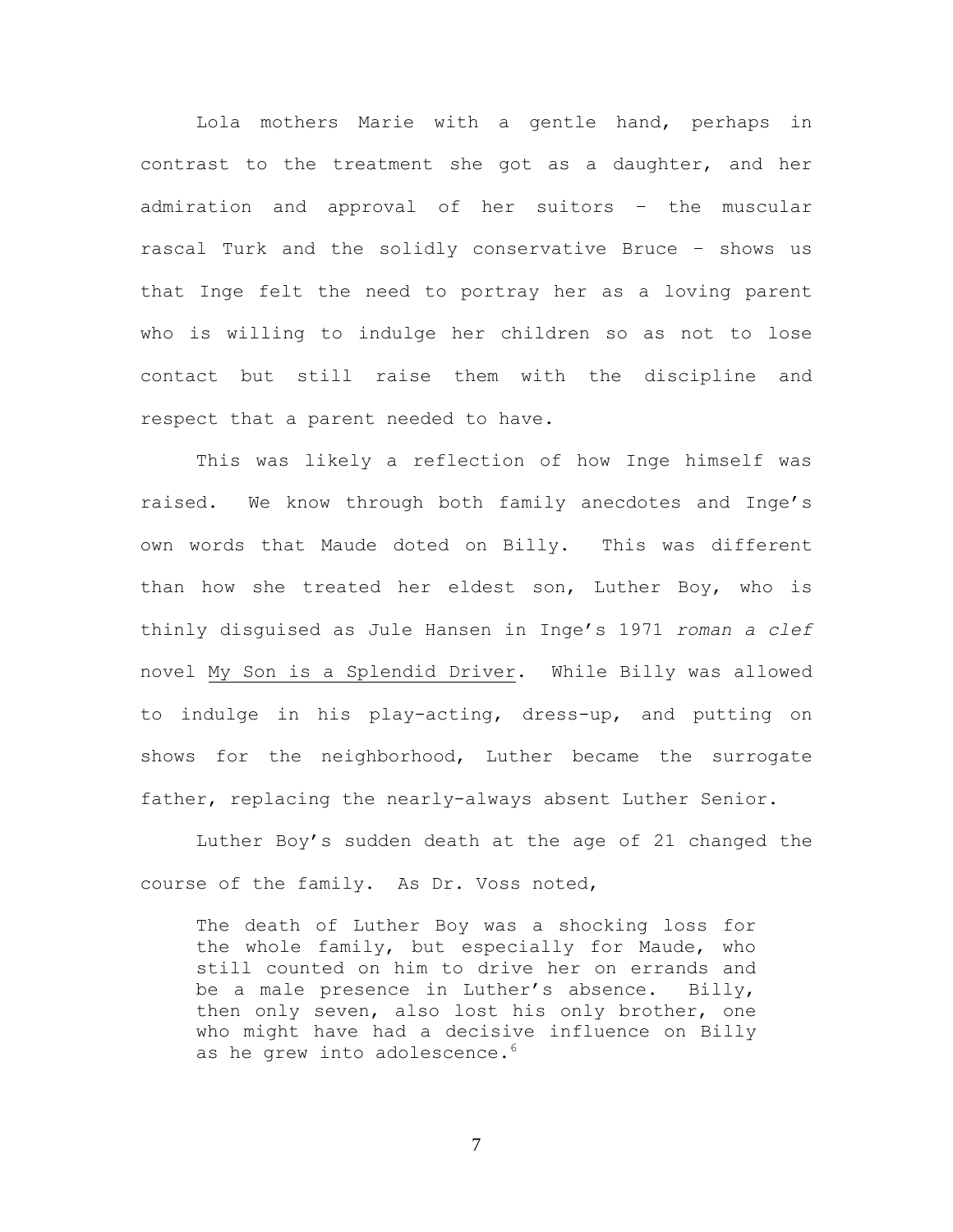The portrayal of Inge's family and home life is depicted most notably in two of his full-length plays, Picnic and The Dark at the Top of the Stairs, and the mothers in both of those plays are reflections of certain aspects of his own mother.

Picnic portrays several versions of motherhood: Flo Owens, who most closely resembles Inge's mother's life situation, is described as a widow lady of about forty with two young daughters: Millie, a tomboy of sixteen, and Madge, "an unusually beautiful girl of eighteen.<sup>7</sup>" There is no explanation of how the father died; in fact, he is barely mentioned. Their next-door neighbor, Helen Potts, is described as a "merry, dumpy little woman close to sixty<sup>8</sup>" who lives with her elderly invalid mother and is her sole caretaker. Her widowhood is a bit different than Flo's. The gossip in town is that she eloped with Mr. Potts only to be dragged home by her scandalized family who had the marriage annulled and Mr. Potts was never heard from again. But she remains Mrs. Potts, and despite her single burdened life, she is, as Inge describes her, merry and all too happy to appreciate the well-muscled Hal when he shows up looking for work in exchange for breakfast. Her patient treatment of her mother's constant calls for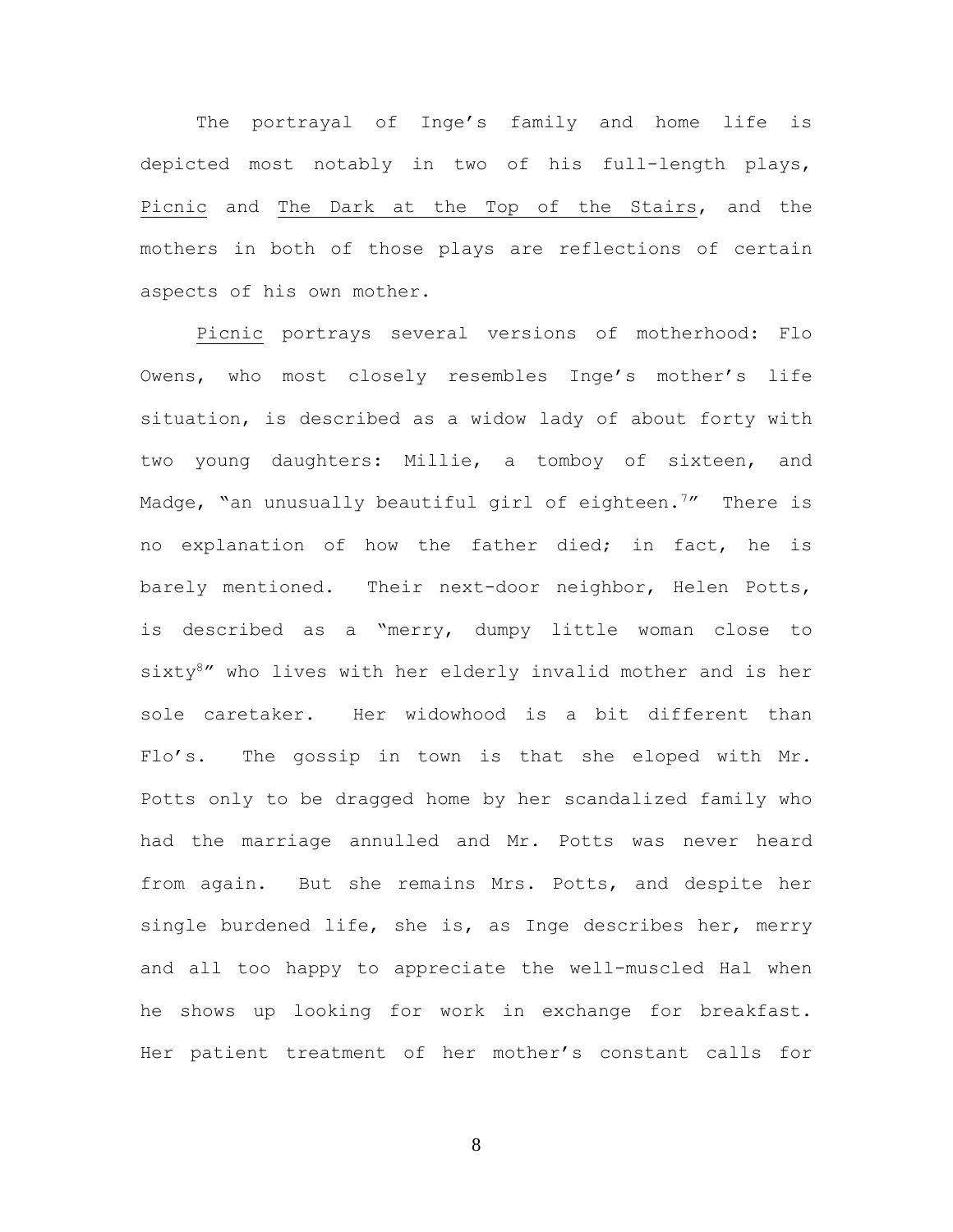help gives her an almost angelic air as if taking care of her is her lot in life.

The depiction of Flo Owens as the mother of two girls is as a protective but practical influence. Madge's beauty has made her the object of leering attention by her share of horny teenaged boys. Madge has learned well how to dismiss them, but she has also earned the attention of Alan Seymour, son of the richest man in town, something that Flo is encouraging with motherly caution; after all, men are dogs, a theme repeated by the worldly-wise Grace to young and innocent Elma in Bus Stop. This is counterbalanced with a subtle nudge from Flo towards roping Alan in for the social advantages of status, including invitations to the country club and charge accounts at the stores.

Her advice to Madge is to make the most of her situation without gaining the wrong kind of reputation. Flo tells her,

A pretty girl doesn't have long – just a few years. Then she's the equal of kings and she can walk out of a shanty like this and live in a palace with a doting husband who'll spend his life making her happy. [...] Because once, *once* she was young and pretty. If she loses her chance then, she might as well throw all of this prettiness away.<sup>9</sup>

This is a recurring theme in several other plays, including Bus Stop – Cherie knows she won't be pretty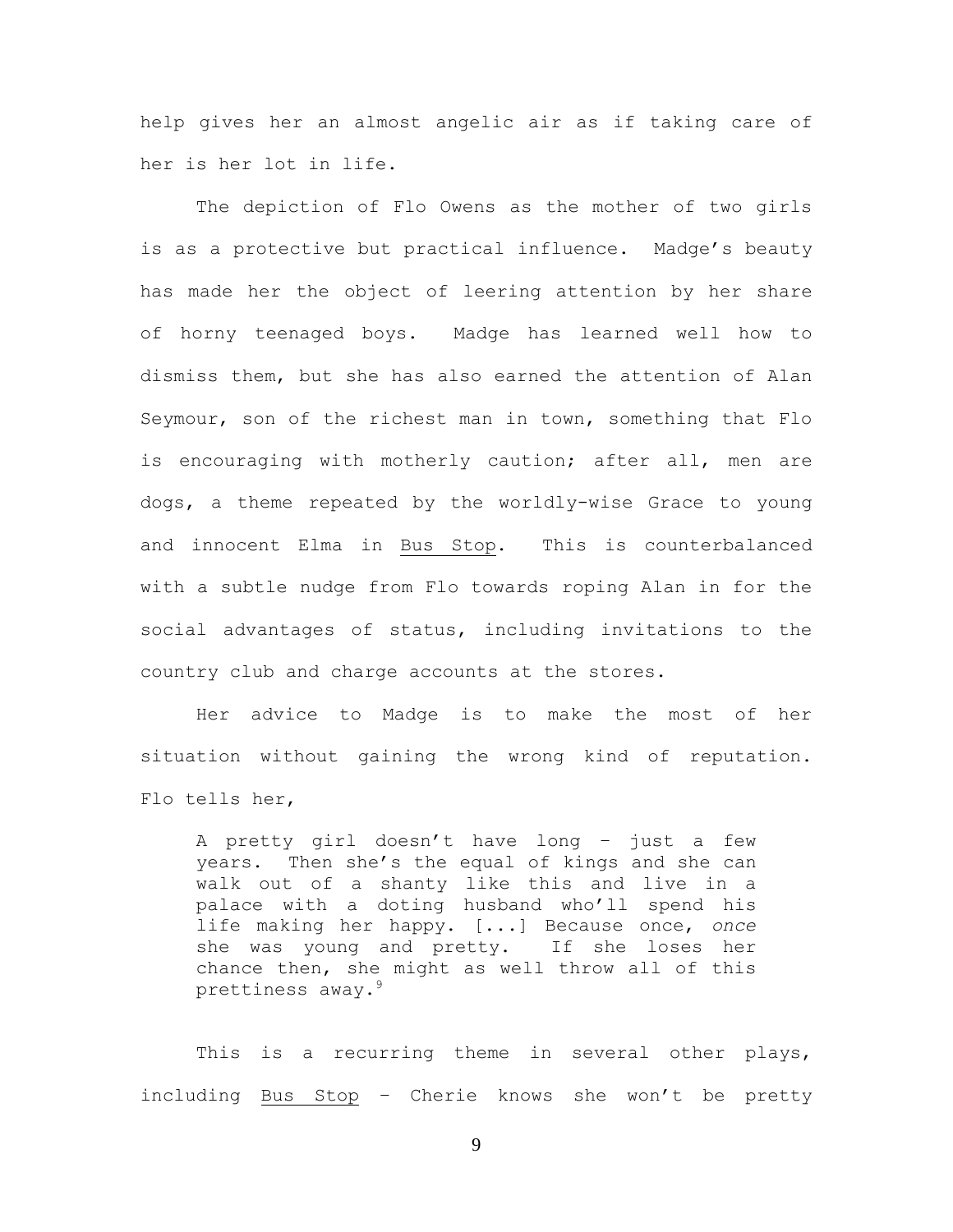forever. The viewpoint of the status-conscious mother is seen again in Inge's screenplay for the film Splendor in the Grass where young Deannie is being encouraged by her mother to marry Bud Stamper, the son of the richest man in town.

Splendor in the Grass also provides us with portraits of two different mothers. Deannie's mother is pushing her daughter into the arms of Bud while her father stands nearly mute. The roles are reversed in the Stamper family. Bud's bullying father wants his son to wait to marry Deannie until he finishes college, and if he feels the need to satisfy his male urges, there are women who will accommodate him. Bud's mother is nearly silent and deferential to her husband, and both parents are ashamed of their flapper daughter Ginny, who smokes, drinks, and is "popular."

The Dark at the Top of the Stairs is Inge's most autobiographical play, portraying the Flood family with parallels to his own: Rubin, the father, who is philandering while he is on the road selling harnesses; Reenie, age sixteen, the shy daughter preparing for her emergence into society; and Sonny, age ten, who is absorbed in his world of scrapbooks of Hollywood stars that serve as his escape from the neighborhood bullies. Cora, the wife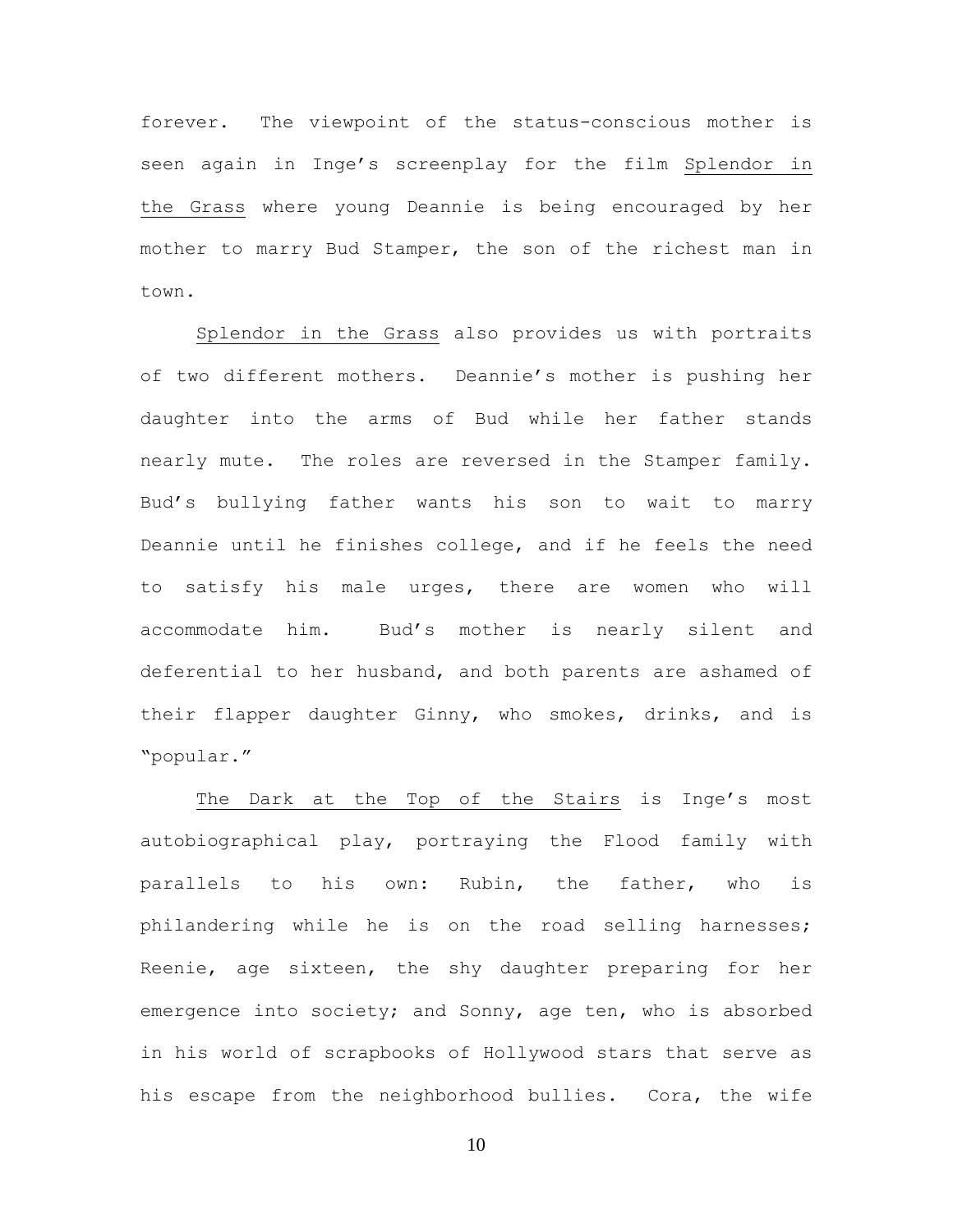and mother, endures her life only so far before contemplating leaving her unfaithful husband.

They live in a small town in Oklahoma that has the same small-town culture that we've seen in Inge's previous works: a heightened sense of moral superiority, the prejudices, jealousies, and casual bigotry against those who are not like them. It is, as Inge noted in Come Back, Little Sheba, a cheap pretense of niceness and respectability.

Cora does the best she can in dealing with the torments that life has given her: trying to be a good mother to her fragile children, but standing up to her husband who is both physically and mentally abusive to her. She bears it all while trying to hold the family together for the sake of her children, yet, as she explains it to her sister Lottie and her hen-pecked brother-in-law Morris, she is teetering on the edge of walking out and taking the children with her. In the end, she reconciles herself to a life with the now-unemployed and awkwardly apologetic Rubin, surrendering to his brusque but pitiful pleas to take him back, and as the curtain falls, she is climbing to the top of the stairs and into the bedroom with Rubin for the sake of the family.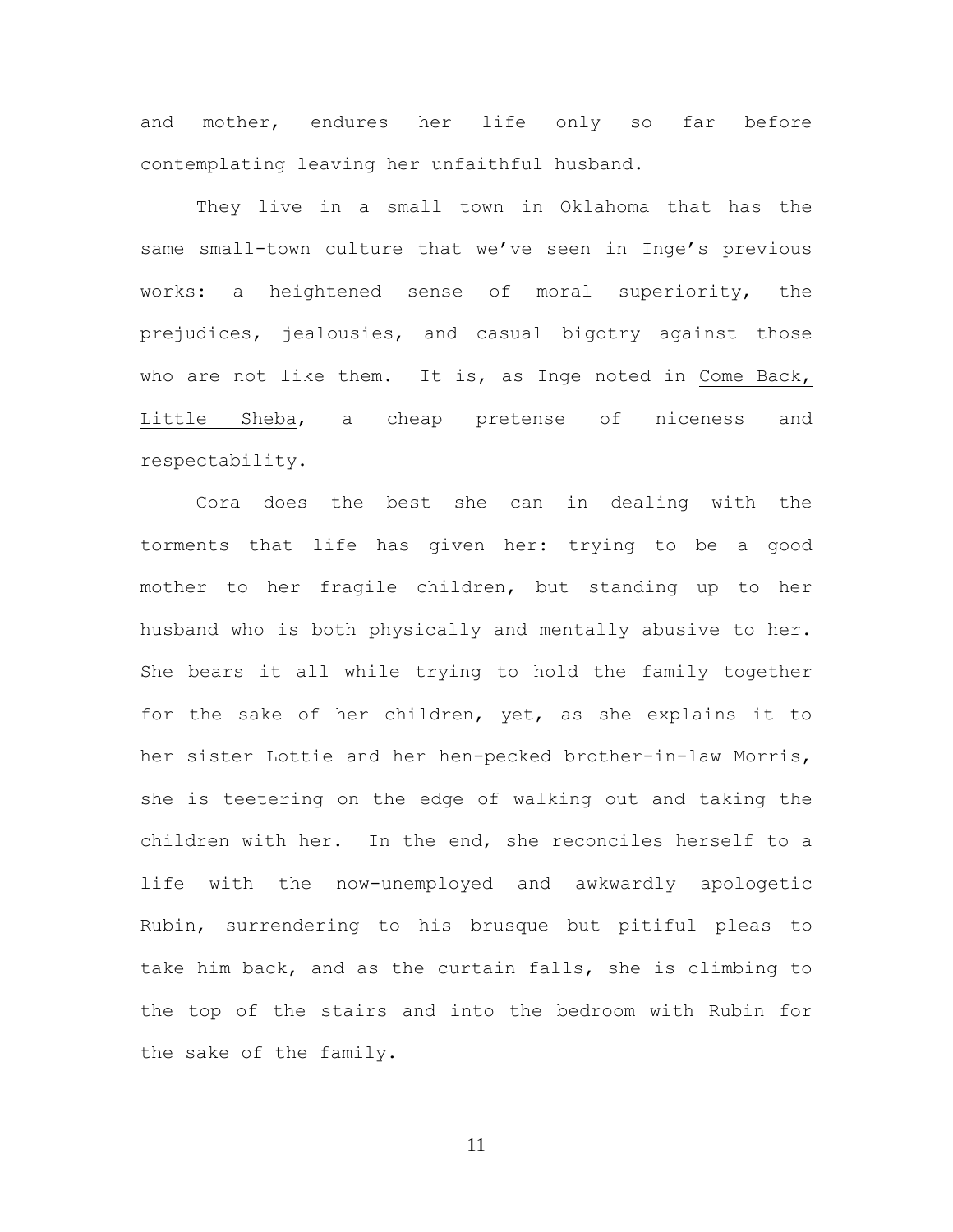The play is considered to be one of Inge's most powerful works in showing the realities of life with harsh words, physical and mental abuse, and suicide. But Inge himself didn't seem to think so.

This play was developed out of the first play I ever wrote, called *Farther Off From Heaven*. Margo Jones produced it at her Dallas Theatre in June, 1947, and I didn't know what to do with it at the time but felt it contained too much good material on the shelf. I had been working on the play off and on for over six years, then in the winter of 1957, settled down on it for serious. It is formed from pretty nostalgic memories of childhood, without being very autobiographical. I suppose it represents my belated attempt to come to terms with the past, to rearrange its parts and make them balance, to bring a mature understanding to everyday phenomena that mystified me as a boy. Again, the story is very slight. I deliberately divert the audience from the main story in order to bring them back to it at the end of the play with a fresher viewpoint. In the play, I try to explore some of man's hidden fears that motivate us all. There is a suicide in the play, of a young, homeless, part Jewish boy who has no sure connection with anyone in the world. Some people felt upon reading the play, and others upon first seeing it, that the announcement of the suicide came as too much of a shock; but every suicide I ever heard of came to me in the same way, with no preparation. I have never heard of a suicide that I expected. We always find the reasons for such events after they happen, in re-exploring the character to find motivations we had previously overlooked. It was this kind of dynamism that I wanted to achieve.<sup>10</sup>

Inge wrote that as part of the introduction to Four Plays, a collection that includes Come Back, Little Sheba,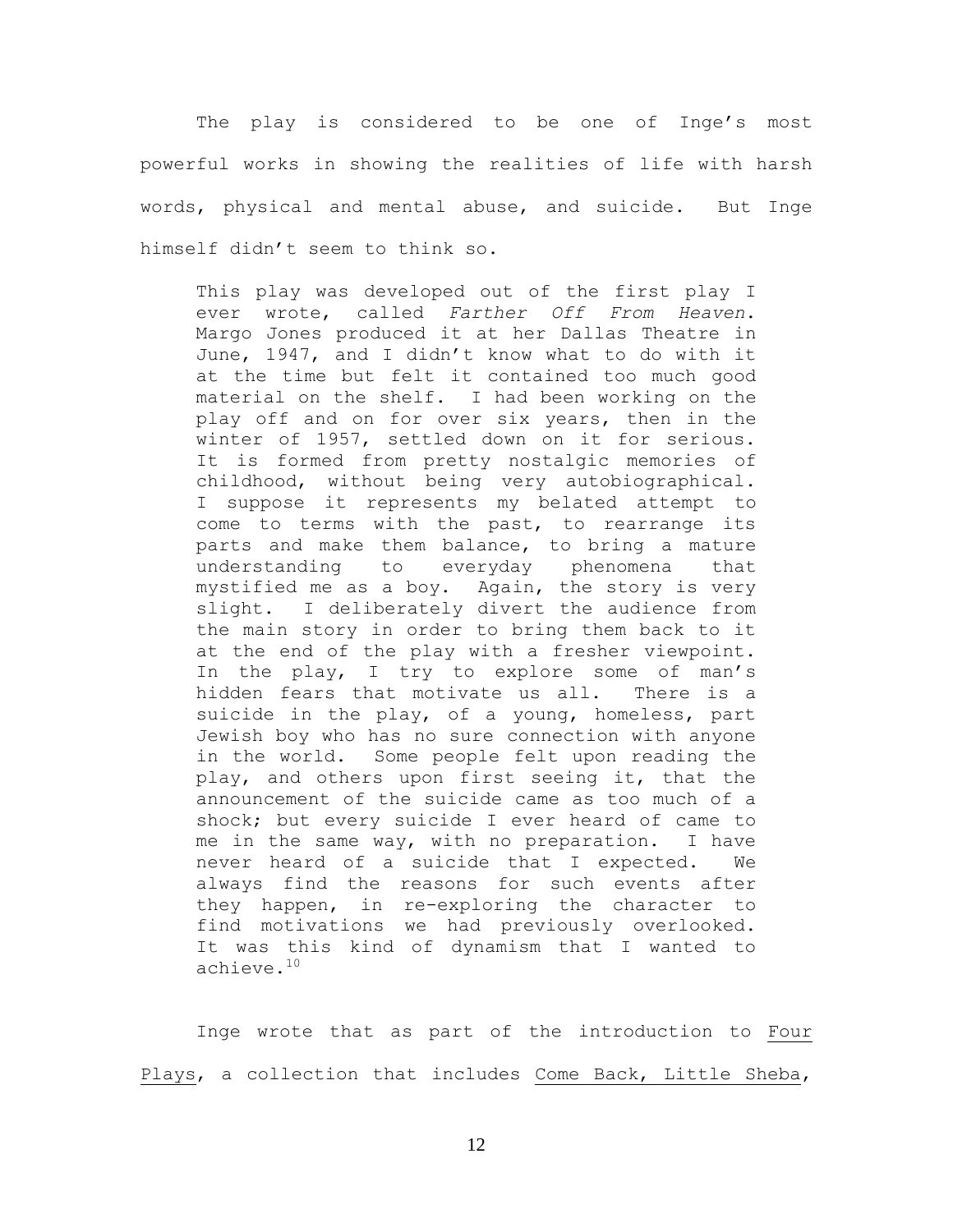Picnic, Bus Stop, and The Dark at the Top of the Stairs. It was published in 1958 when he was still seen as one of America's most important playwrights along with Arthur Miller and Tennessee Williams. His protestation that Dark at the Top of the Stairs is "very slight" and that it isn't autobiographical don't really pass muster: it is as intense as anything he's written about his family, and checking off all the boxes about what we now know about his childhood. To include the suicide of Sammy Goldenbaum, apparently driven by his being bawled out<sup>11</sup> at the party for being Jewish and an outcast, parallels all too closely Inge's own path to his suicide in 1973.

Inge's plays are populated by characters who don't fit into the prudery and the manners of the small-town gentry, and Cora's response to Sammy's death makes that point.

A nice young man like that, bright and pleasant, handsome as a prince, caught out here in this sandy soil without a friend to his name and no one to turn to when some thoughtless fool attacks him and he takes it to heart. (REENIE *sobs uncontrollably*) Tears aren't going to do any good now, Reenie. Now, you listen to me. I've heard all I intend to listen to about being so shy and sensitive and afraid of people. I can't respect those feelings any more. They're nothing but selfishness. (REENIE *starts to bolt from the room, just as FLIRT did, but Cora's voice holds her*) Reenie! It's a fine thing when we have so little confidence in ourselves, we can't stop to think of the other person.<sup>12</sup>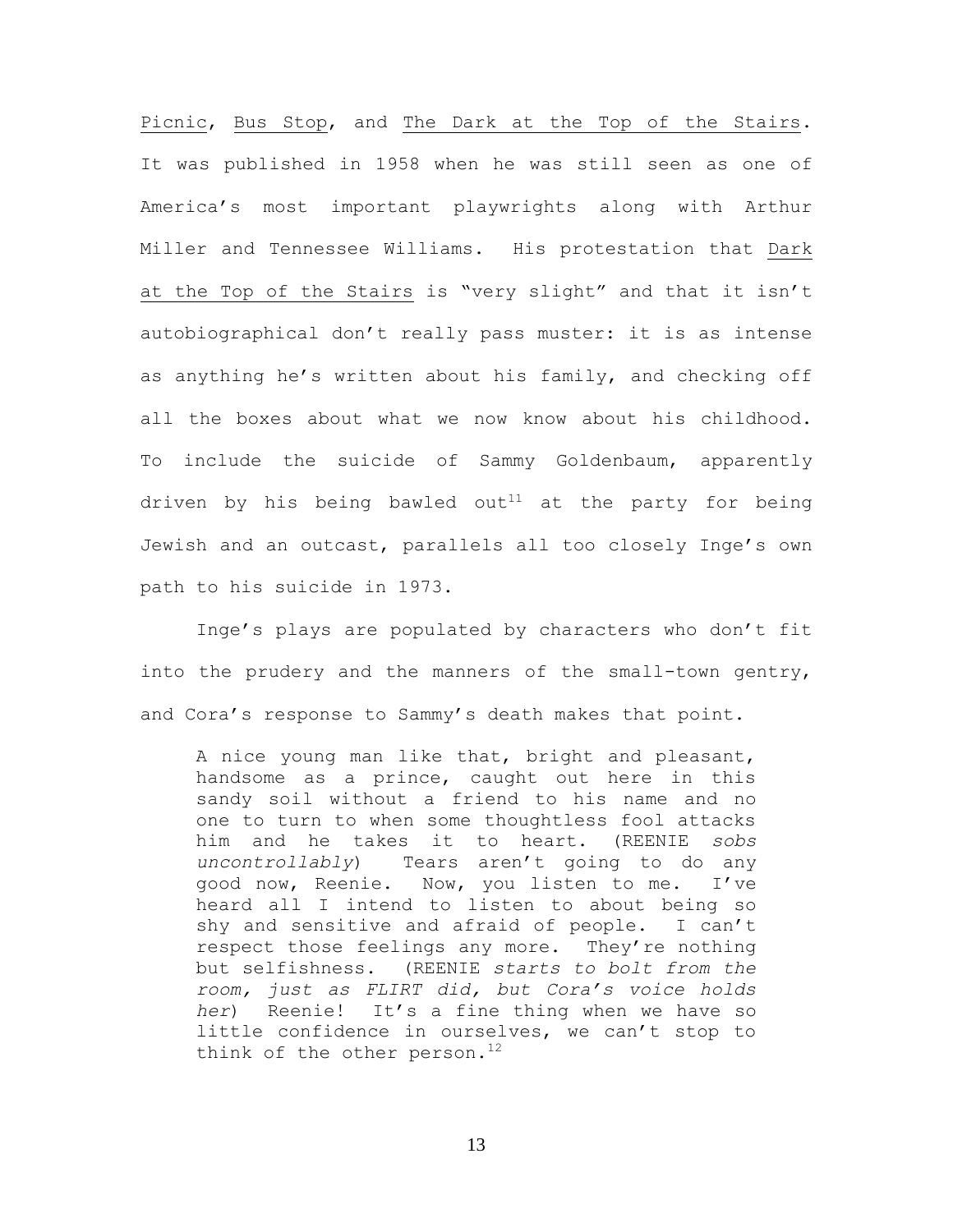Cora was talking about Sammy, but she could also be speaking for Sonny, her son who suffers at the hands of bullies but found friendship, however briefly, in meeting Sammy, who seemed to understand what the boy was going through. For the moment, Cora becomes the mother to all of the people who are hurting: Sonny, Sammy, Reenie, and even her husband.

There is, however, another side to Inge's portrayal of mothers: the controlling, guilt-inflicting, and soulcrushing figure that seems to draw power from her domination. This comes through most strongly in The Boy in the Basement, a short play that Inge wrote in the early 1950's but was not published until 1962 as part of a collection of eleven short plays. It is, as described on the blurb, "[A] gripping play about a middle-aged man who still lives with his parents, and suffers the misery of a terrible and secret shame."

The middle-aged man is Spencer Scranton, an undertaker in a small Pennsylvania town near Pittsburgh. The "terrible and secret shame" that he suffers from is that he is gay. The word is never used; neither is homosexual. The boy in the title is his friend, Joker Evans, a handsome and muscular eighteen-year-old boy who delivers groceries. He and Spencer have a playful friendship; they tease each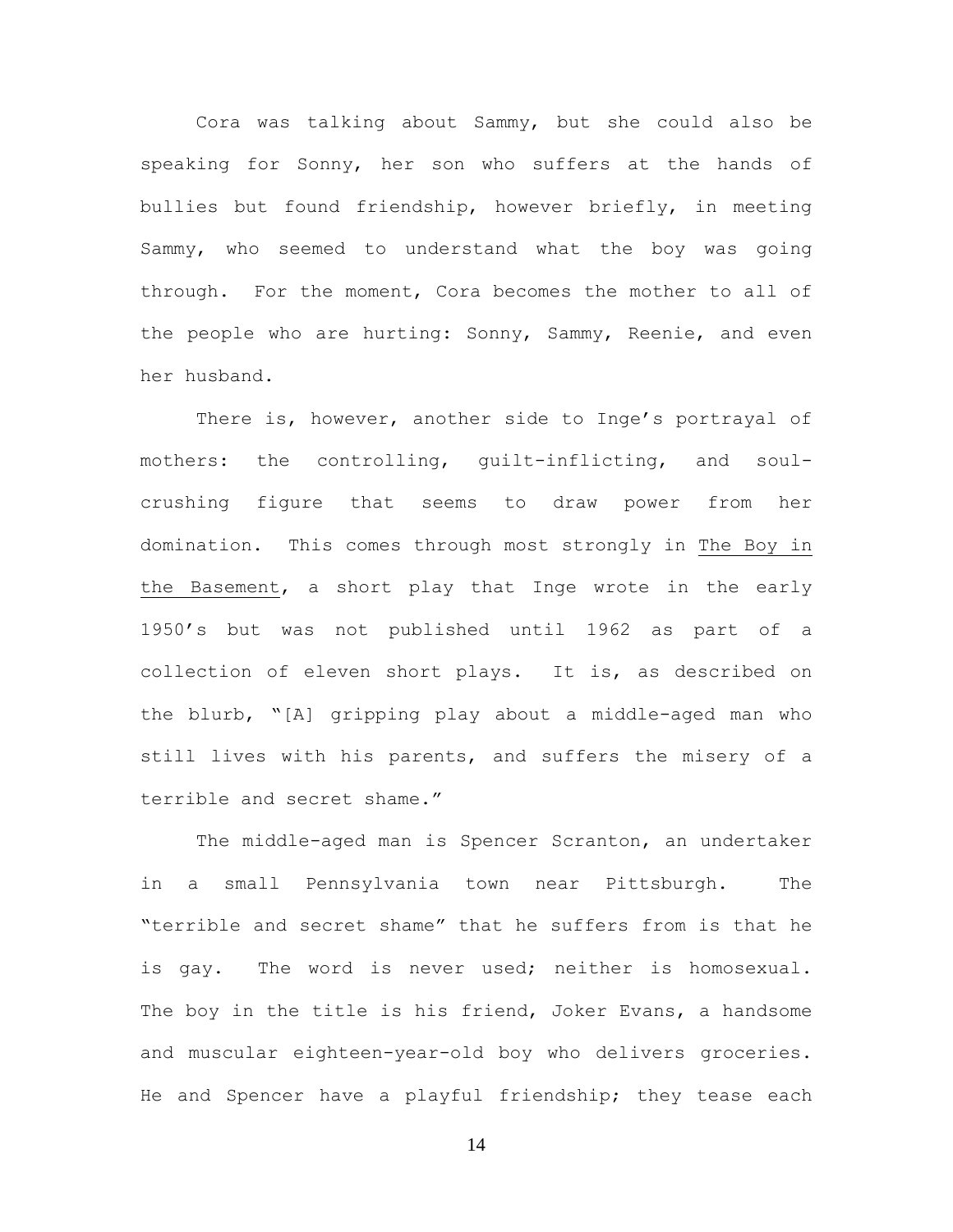other about going out with girls, but clearly Spencer has a crush on this carefree and husky young man.

Looming over him is his mother, identified only as Mrs. Scranton, who rules the house with an iron glove while taking care of her invalid husband who is immobilized and speechless because of a stroke... or because he just got tired of listening to his wife and her constant passive/aggressive behavior. In one breath she is berating and belittling her son followed almost immediately by her self-pitying whining.

She discovers through gossip at a ladies' meeting that Spencer has been going out nights to a bar in Pittsburgh that is, in her words, "a meeting place for degenerates." $^{13}$ She confronts Spencer, using every guilt-inflicting weapon in her considerable arsenal, finally driving him out of the house. He packs a bag and drives off, vowing to never return. But he does return the next morning, cowed, defeated, and miserable; he had no place to go. His mother welcomes him back – all is forgiven – and now he must go to work preparing another body for a funeral. She tells him it is a young man who drowned while swimming in the river. Spencer realizes to his horror that the boy in the basement is Joker, and as Spencer prepares to embalm him, he says, "Jesus Christ, Joker, I wanted you to live."<sup>14</sup>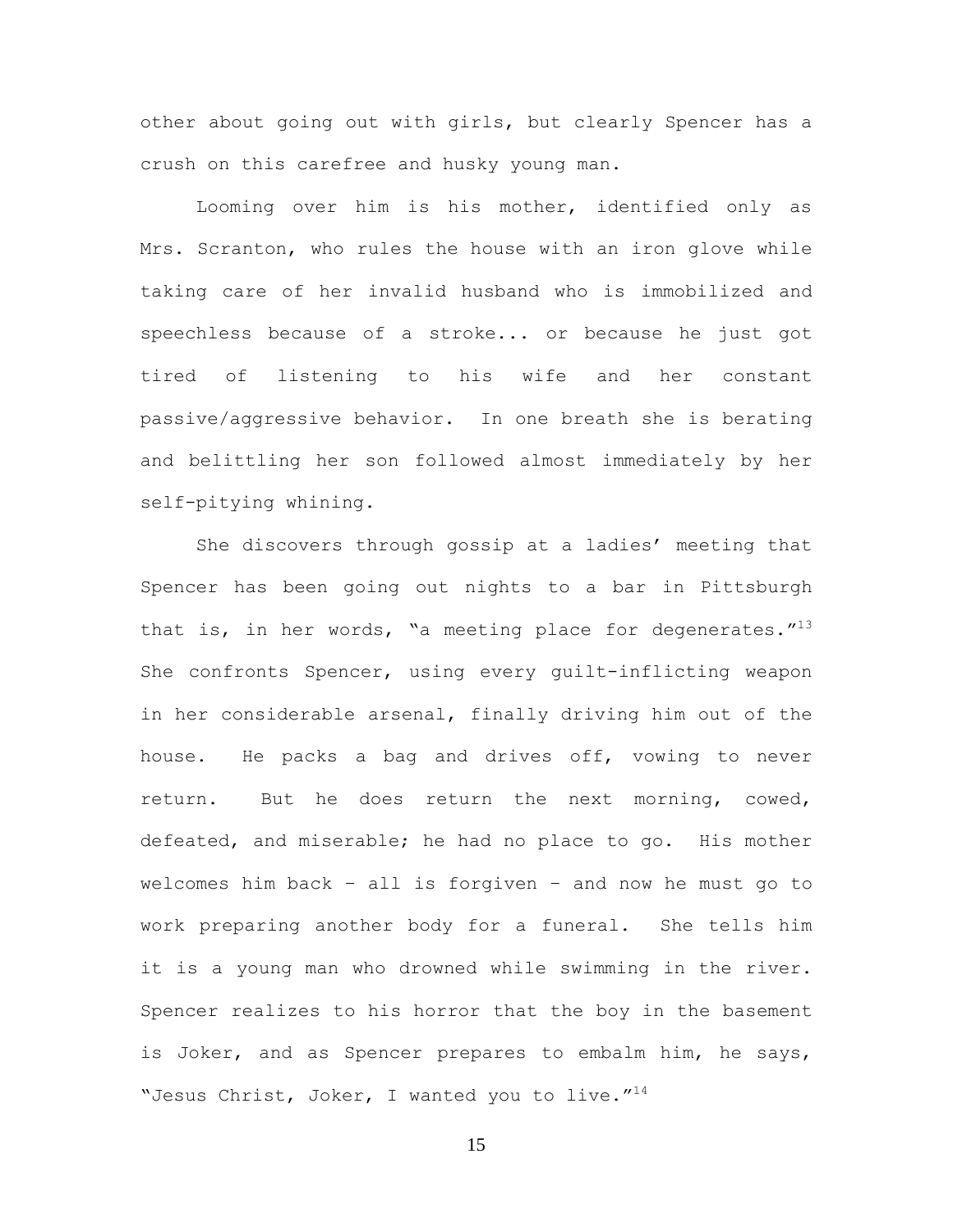The Boy in the Basement is the only published play in which Inge addressed the closet he kept himself in for his entire life, and it may the truest indicator of how he viewed himself as a man and as a son. As Dr. Voss notes:

That Spencer Scranton, the mother-dominated, profoundly ashamed homosexual mortician is representative of Inge himself can hardly be denied. Spencer is trapped in his small-town life of repression and frustration, and his mother's discovery of his secret homosexuality gives her a bleak, consuming, and triumphant power over him. Inge's striking simile describing Spencer's invalid, speech-impaired father as being "like a piece of patient wreckage" could just as well be a simile for Spencer by the end of this play. Spencer's life is wreckage because his mother now knows his awful secret of homosexuality and will use it to hold him not only near but under control. He believes that he has no choice but to wait patiently until his mother dies – or until he dies – to be free of her. Likely, he will never be free of his sense of guilt and shame about his sexuality.<sup>15</sup>

There is no indication that his own mother resembled Mrs. Scranton to the degree that he paints her in this play, but it's also a fact that The Boy in the Basement was not published until four years after Maude Gibson Inge died in June of 1958. Perhaps he wanted to spare her the inevitable comparison that would be drawn to his own life. But as he also notes in the preface to these plays, this is the one play in the collection that he "hope[d] to do more with in the future."<sup>16</sup> He never did.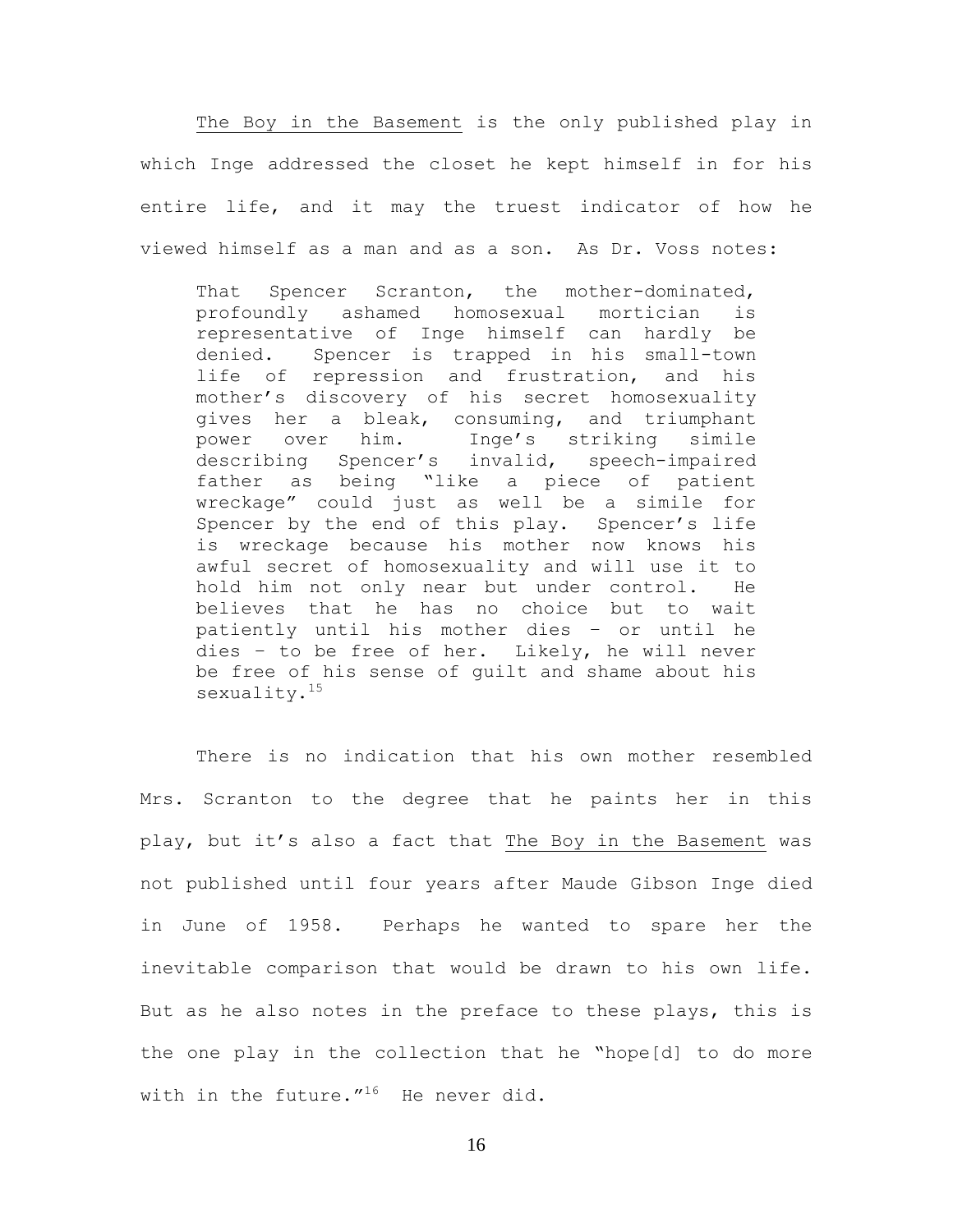Dr. Voss also notes that this play and others in the collection were written at a time when Inge was in therapy, most likely to deal with his feelings about his family, his sexuality and his drinking. It happened at the time when he was teaching at Stephens College in Columbia, Missouri, and beginning to find his footing as a playwright. As many others have learned, writing is in itself a form of therapy.

It is a dangerous path we take when we attempt to assign motives and objectives to the work of a playwright, especially one who is no longer with us. Indeed, it is dangerous to attempt it with a living one since even they may not fully grasp their intentions. When he was here in 2001, Lanford Wilson was asked about the meaning of one of his plays. He replied, "How should I know? I only wrote it."

In the case of William Inge, we have the plays and the insight that examining his works and our knowledge of what his life was like. We understand the innate nature of story-telling and how writers use it as a combination of rite of exorcism and the psychiatrist's couch to discern what the story is telling us about the playwright and ourselves through the characters and the plot. They are the medium through which his message is delivered.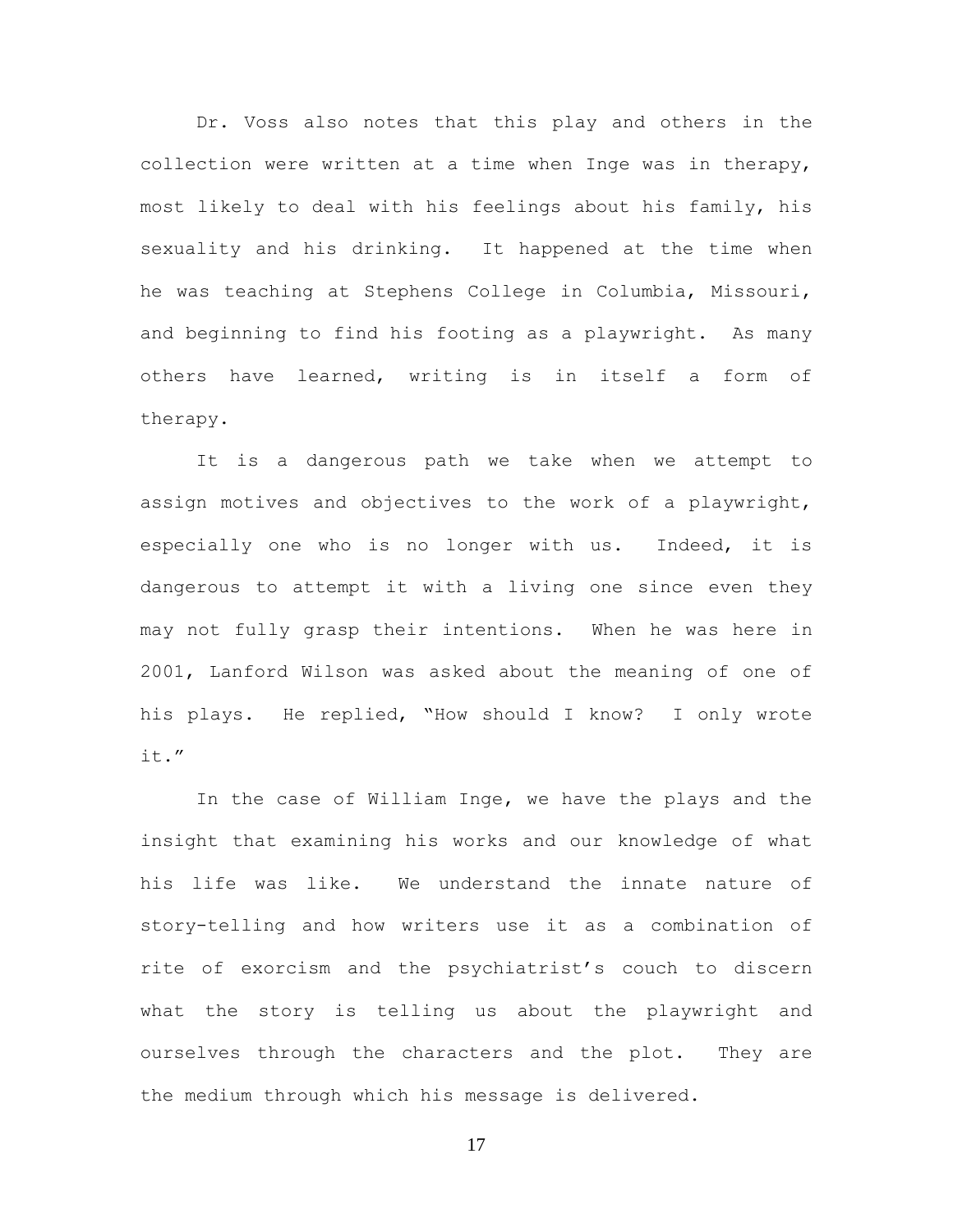That is what makes these characters - Flo, Helen, Lola, Cora, Grace, and Mrs. Scranton – so instrumental. Not only are each of them different, we as members of the audience see each of them in our own way depending on our own life experiences. The widow in her forties in Independence raising two daughters makes a connection with a single mom in the Bronx or a mother of a gay son in the mountains of New Mexico. The story of Rubin and Cora's failing marriage isn't unique to a small town in Oklahoma or a shtetl in Russia. The apron strings are indeed a universal bond, or, in the case of Mrs. Scranton and her son Spencer, a noose.

In the beginning of this paper, I stated that the mother is one of Inge's most pervasive characters. But perhaps labeling the role as a character is not quite accurate. Unlike some of Inge's other roles that are iconic, such as the Idealized Male he depicts in several plays – Turk in Come Back, Little Sheba, Hal in Picnic, Bo in Bus Stop, and Joker in The Boy in the Basement – or the controlled and castrated male such as Howard in Picnic and Morris in The Dark at the Top of the Stairs, there are so many dimensions to the mother that she becomes a presence in the lives of the other characters and a foundational element in telling the story. They are the catalyst in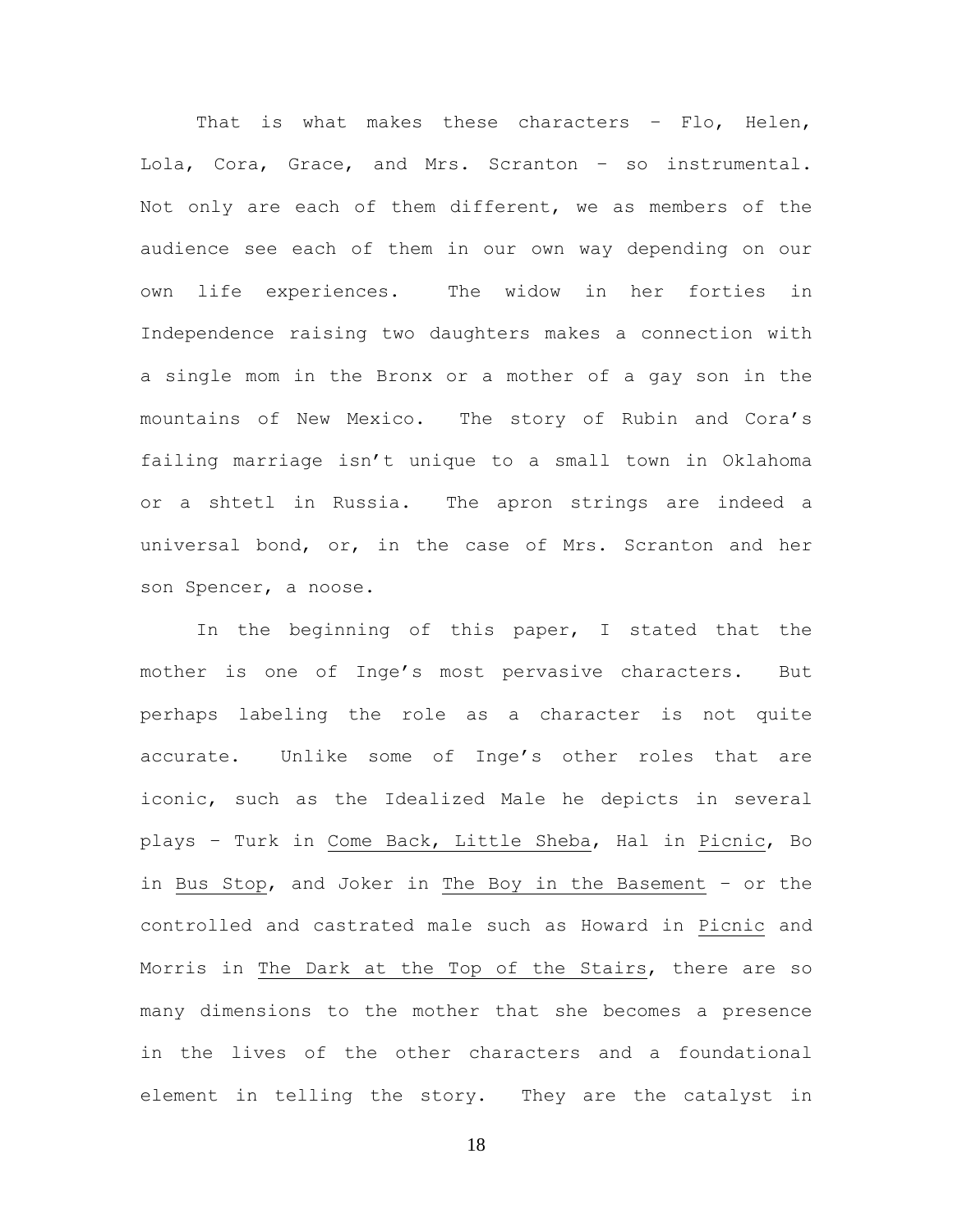moving the action forward, and without them there would be no story to tell. Significantly they are not the main character or some cases the focus of the plays, but just as Maude Gibson Inge was in his own life, it is clear that Inge intended Mother to be an ever-present figure in each of the plays we've looked at, whether or not they have the most lines. They are the ones who are there throughout, and they are the ones who are still on stage when the lights fade to black and the curtain falls at the end of the play.

\*

If I may be allowed a personal moment, I'd like to pay tribute and thanks to Ralph Voss, who left us since we last gathered here. Ralph was not only a devoted scholar, teacher, and passionate supporter of this festival and conference, he was also dear friend. We first met in the pool at the Apple Tree Inn in 1991 when both of us could still look halfway decent in swimming trunks, and over the past thirty years I came to both appreciate his insight to the man and his works that this festival honors, and what a gentle and good friend he truly was. I will miss him very much, and I know that this room is a little emptier without him here to contribute, and that I would not be standing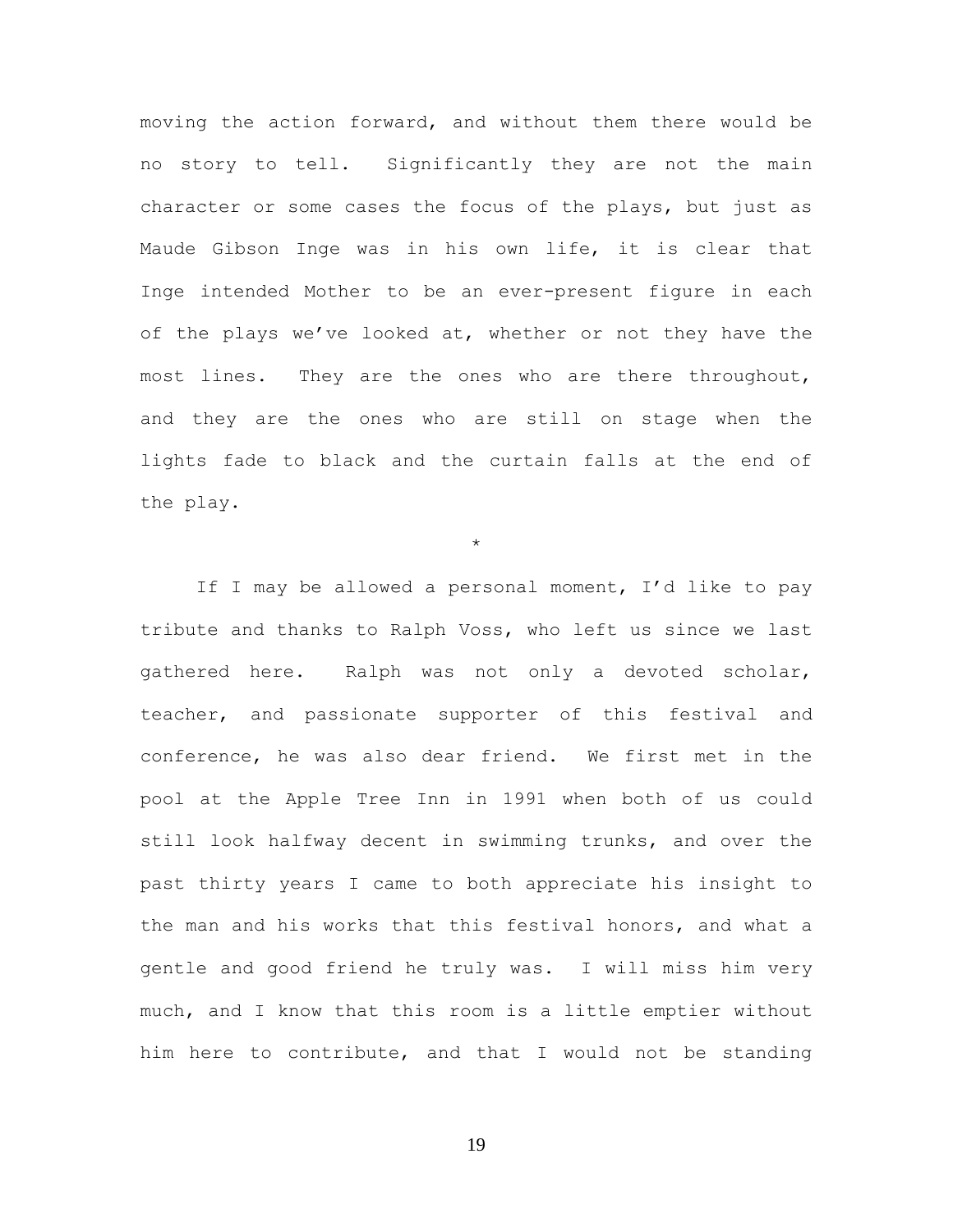here were it not for him and his encouragement and love. Thank you, Ralph. I hold you in the Light.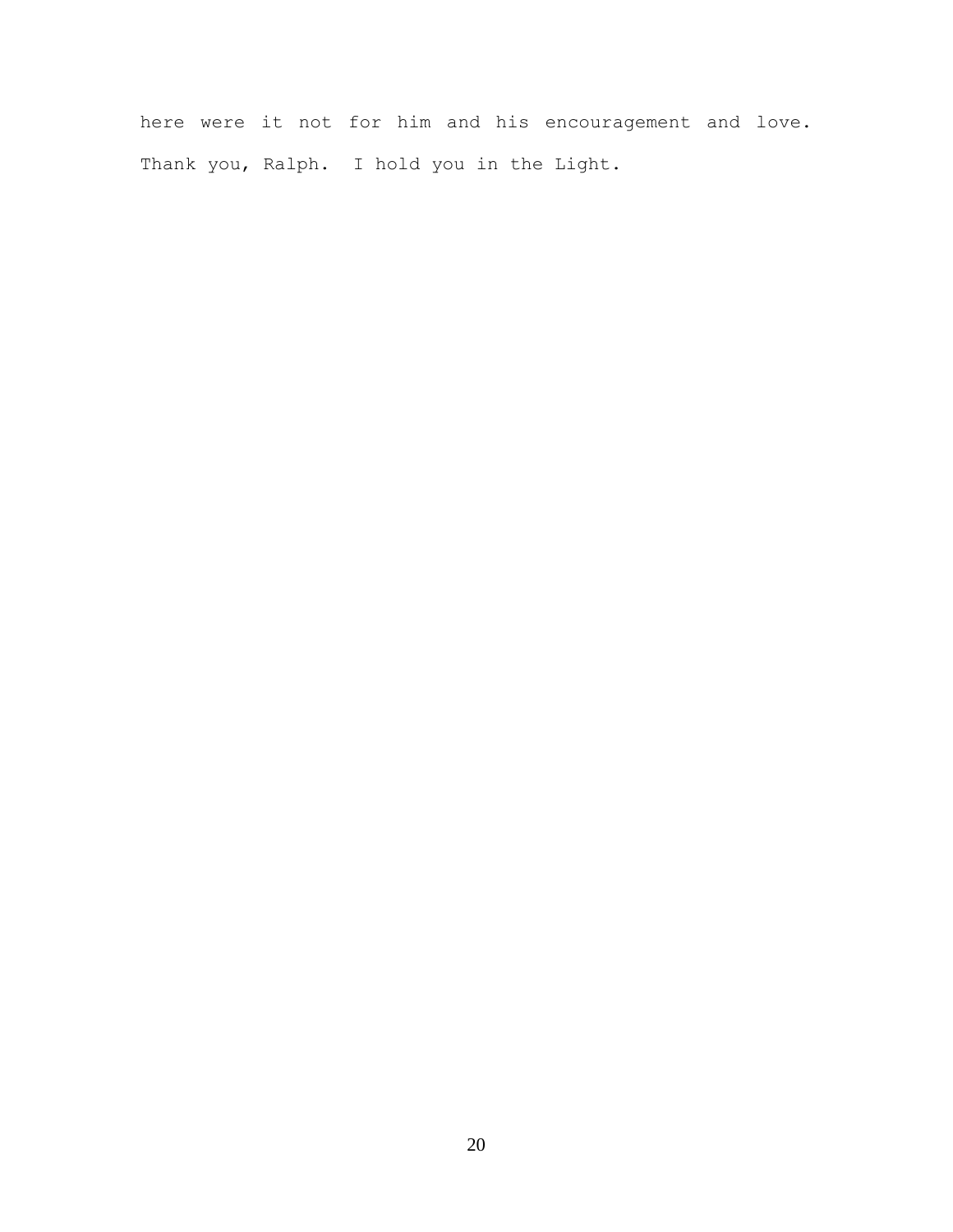## Bibliography

William Inge, Eleven Short Plays (New York: Dramatists Play Service 1990)

William Inge, Four Plays (New York: Random House 1958; rpt. New York: Grove Weidenfeld 1979).

Ralph F. Voss, A Life of William Inge: The Strains of Triumph, (Lawrence, Kansas: University Press of Kansas 1989)